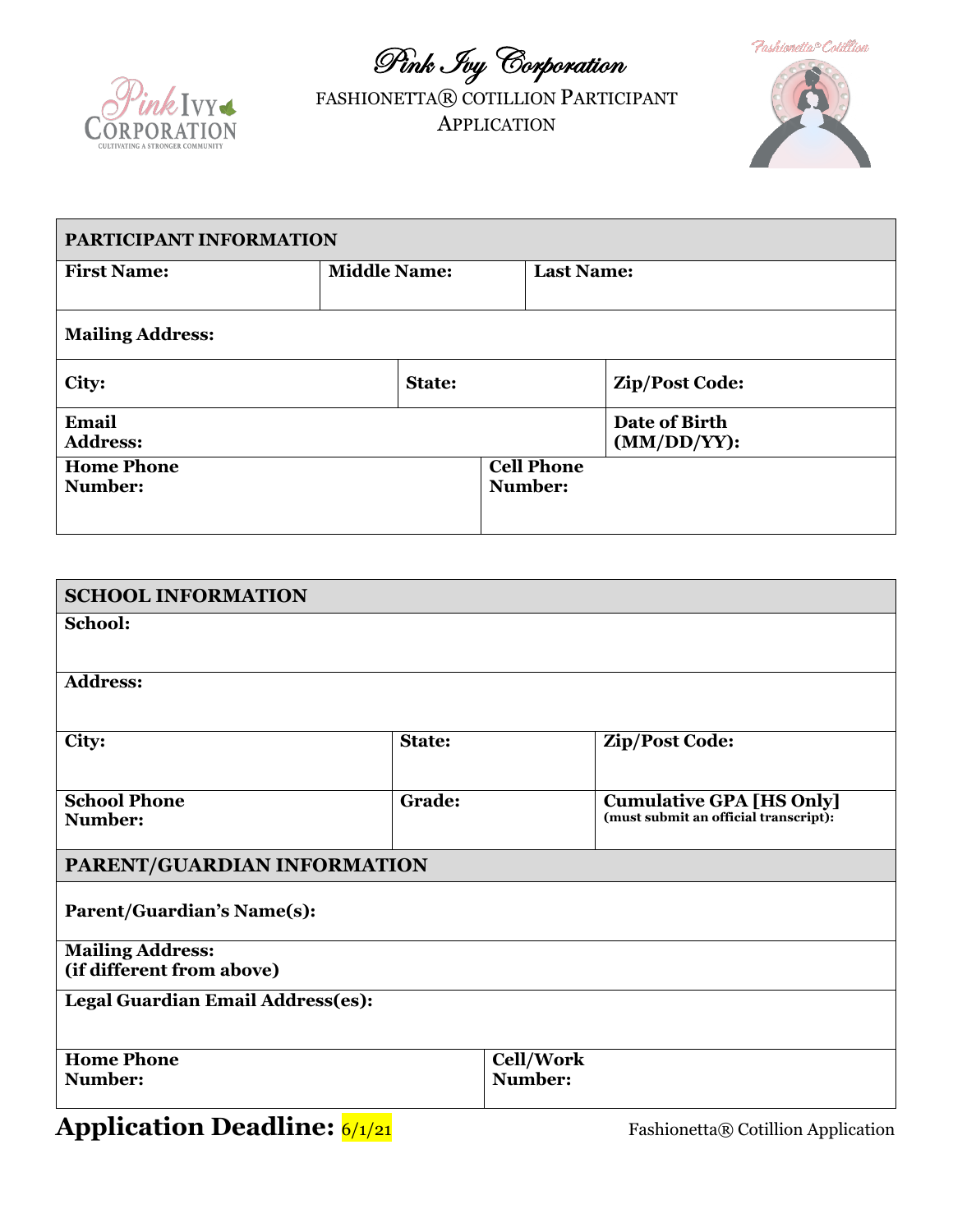| THE FOLLOWING SECTION IS FOR PLANNING PURPOSES                                                                                                         |  |  |                                    |                                                                     |
|--------------------------------------------------------------------------------------------------------------------------------------------------------|--|--|------------------------------------|---------------------------------------------------------------------|
| <b>T-Shirt Size:</b><br><b>Adult Women Sizes</b>                                                                                                       |  |  | Youth: <b>Small SMedium SLarge</b> | Adult: $\Box$ Small $\Box$ Medium $\Box$ Large $\Box$ XL $\Box$ XXL |
| Are your ears pierced?                                                                                                                                 |  |  | $\boldsymbol{\mathit{\Box}}$ YES   | $\Box$ NO                                                           |
| Are you allergic to nickel?                                                                                                                            |  |  | $\boldsymbol{\mathit{\Pi}}$ YES    | $\Box\, NO$                                                         |
| List any allergies:<br>(food or other)                                                                                                                 |  |  |                                    |                                                                     |
| <b>Extra-Curricular</b><br><b>Activities:</b><br>Include past, present as well as<br>offices held, Band, Cheerleader,<br>Sports Team, SGA, etc.        |  |  |                                    |                                                                     |
| <b>Awards &amp;</b><br><b>Achievements:</b><br>Include honors such as BETA Club,<br>Honor roll and honor societies<br>awards                           |  |  |                                    |                                                                     |
| <b>Community Service:</b><br>List any voluntary work you've<br>performed intended to help people<br>in a particular area (within the past<br>18 months |  |  |                                    |                                                                     |
| <b>Talents:</b>                                                                                                                                        |  |  |                                    |                                                                     |
| <b>Church Membership:</b>                                                                                                                              |  |  |                                    |                                                                     |
| <b>Future Career Goals:</b>                                                                                                                            |  |  |                                    |                                                                     |

| <b>Emergency Contact #1:</b> | Name:        |             |  |
|------------------------------|--------------|-------------|--|
|                              | Relationship | Cell Phone: |  |
| <b>Emergency Contact #2:</b> |              |             |  |
|                              | Relationship | Cell Phone: |  |

**Application Deadline:**  $\frac{6}{121}$  Fashionetta® Cotillion Application